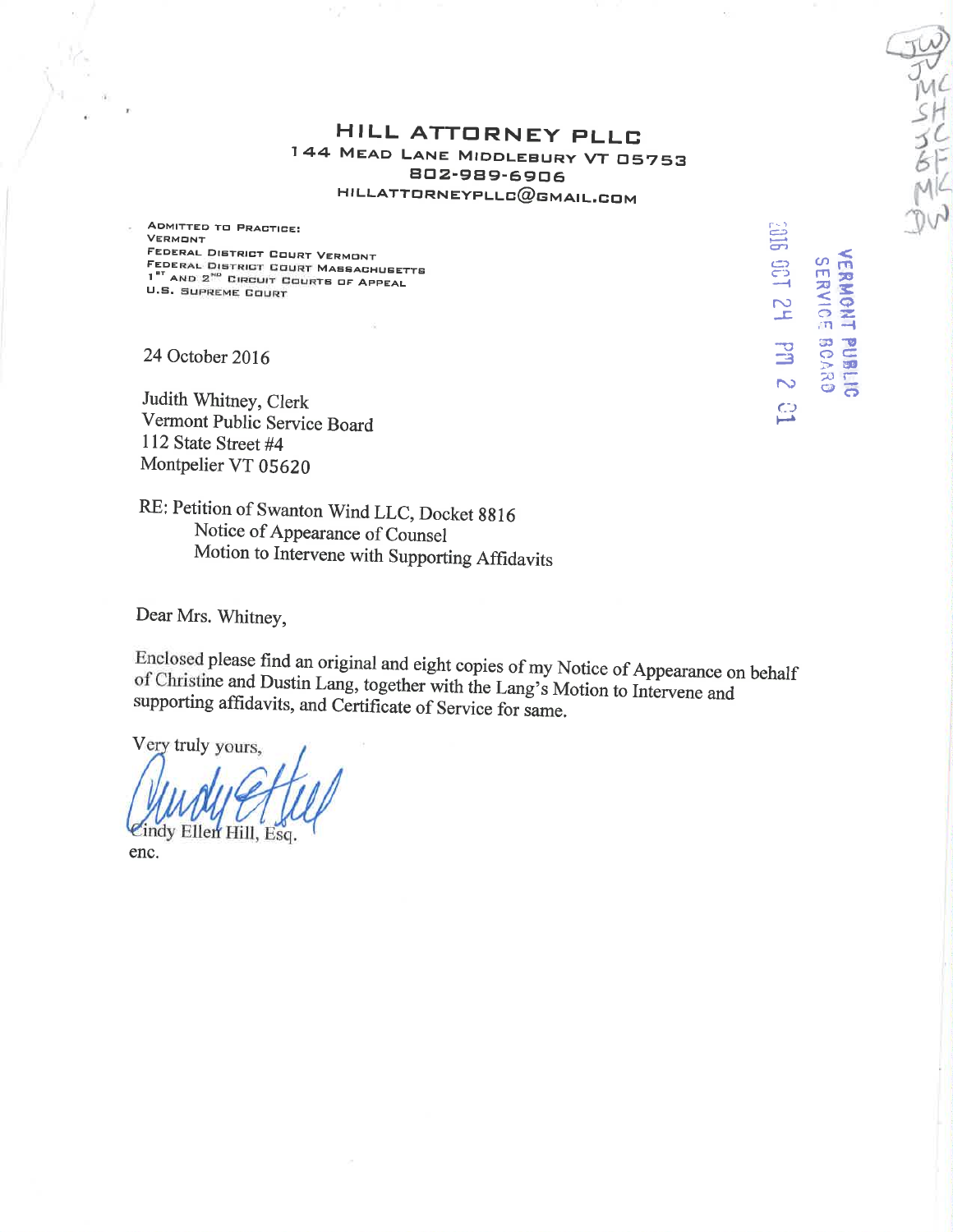### STATE OF VERMONT PUBLIC SERVICE BOARD

Docket No.8816

VERMONT PUgtt0 SERVICE BOARD 2016 OCT 24 PM 2 02

Petition of Swanton Wind LLC

### MOTION TO INTERVENE OF CHRISTINE LANG AND DUSTIN LANG

)

Now come Christine Lang and Dustin Lang and do hereby move this honorable Board to grant their intervention in the matter referenced above pursuant to Public Service Board Rule  $2.209(A)(3)$ , or alternatively pursuant to Public Service Board Rule  $2.209(B)$ .

The Public Service Board rule regarding intervention states as follows:

#### 2.209 Intervention

(A) Intervention as of right. Upon timely application, a person shall be permitted to intervene in any proceeding (1) when a statute confers an unconditional right to intervene; (2) when a statute confers a conditional right to intervene and the condition or conditions are satisfied; or (3) when the applicant demonstrates a substantial interest which may be adversely affected by the outcome of the proceeding, where the proceeding affords the exclusive means by which the applicant can protect that interest and where the applicant's interest is not adequately represented by existing parties.

(B) Permissive intervention. Upon timely application, a person may, in the discretion of the Board, be permitted to intervene in any proceeding when the applicant demonstrates a substantial interest which may be affected by the outcome of the proceeding. In exercising its discretion in this paragraph, the Board shall consider (1) whether the applicant's interest will be adequately protected by other parties; (2) whether alternative means exist by which the applicant's interest can be protected; and (3) whether intervention will unduly delay the proceeding or prejudice the interests of existing parties or of the public.

Christine Lang and Dustin Lang are adjoining property owners who have substantial, particularized interests protected by Section 248 and the incorporated criteria of Act 250 that are likely to be adversely affected by the outcome of the proceedings in this matter.

Christine Lang and Dustin Lang reside at2l Rocky Ridge Road in Swanton. Their home adjoins the property upon which this development project is proposed. The project would be visible and audible from their home, which is also at a lower elevation than the project.

 $7 + 84$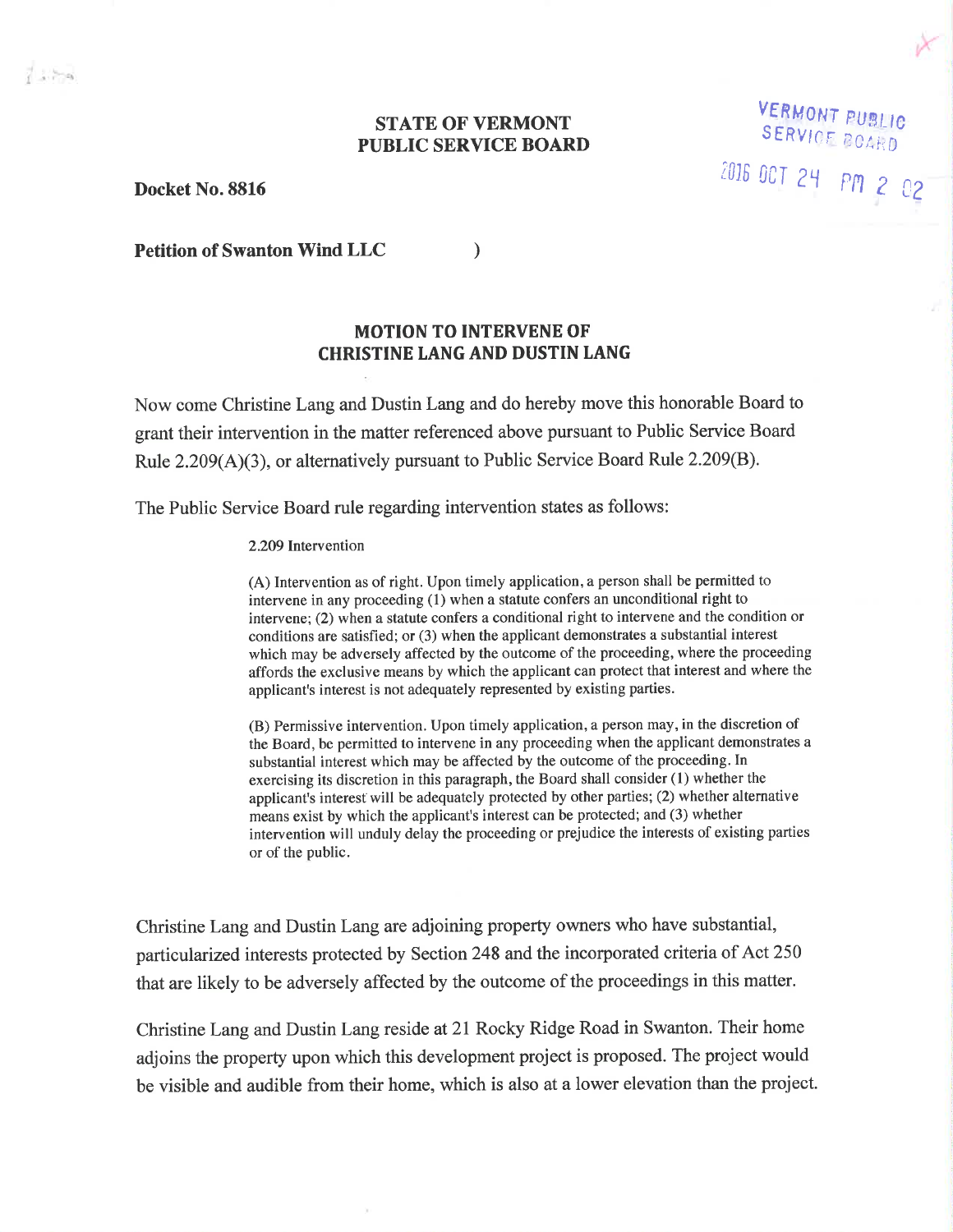Docket 88L6 Intervention Motion Lang 24 October 2016 Page 2 of 2

Christine Lang and Dustin Lang anticipate, at a minimum, being directly negatively affected by elements of the project in relation to the following \$248 criteria, as reflected by particularized information contained within their affidavits appended hereto:

30 VSA 248(b)(1), (3), (4) and (5)

La Brita

10 VSA  $6086(a)(1)(C)(E)$  and  $(G)$ ,  $(3),(4)$ ,  $(5)$  and  $(8)$ 

No other party will adequately protect these interests of the Movants and there are no alternative means by which these interests may be protected.

In support of this Motion, Christine Lang and Dustin Lang attach Affidavits hereto.

Wherefore, Christine Lang and Dustin Lang pray that they be permitted to Intervene in this Docket No. 8816 as parties in accordance with PSB Rule 2.209(A)(3), or alternatively under PSB Rule 2.209(B) in regards to each and all of the \$248 criteria listed above.

Respectfully Submitted,

Cindy Ellen Hill, Esq. 24 October 2016 Hill Attorney PLLC 144 Mead Lane Middlebury VT 05753 802-989-6906 hillattorneypllc@gmail.com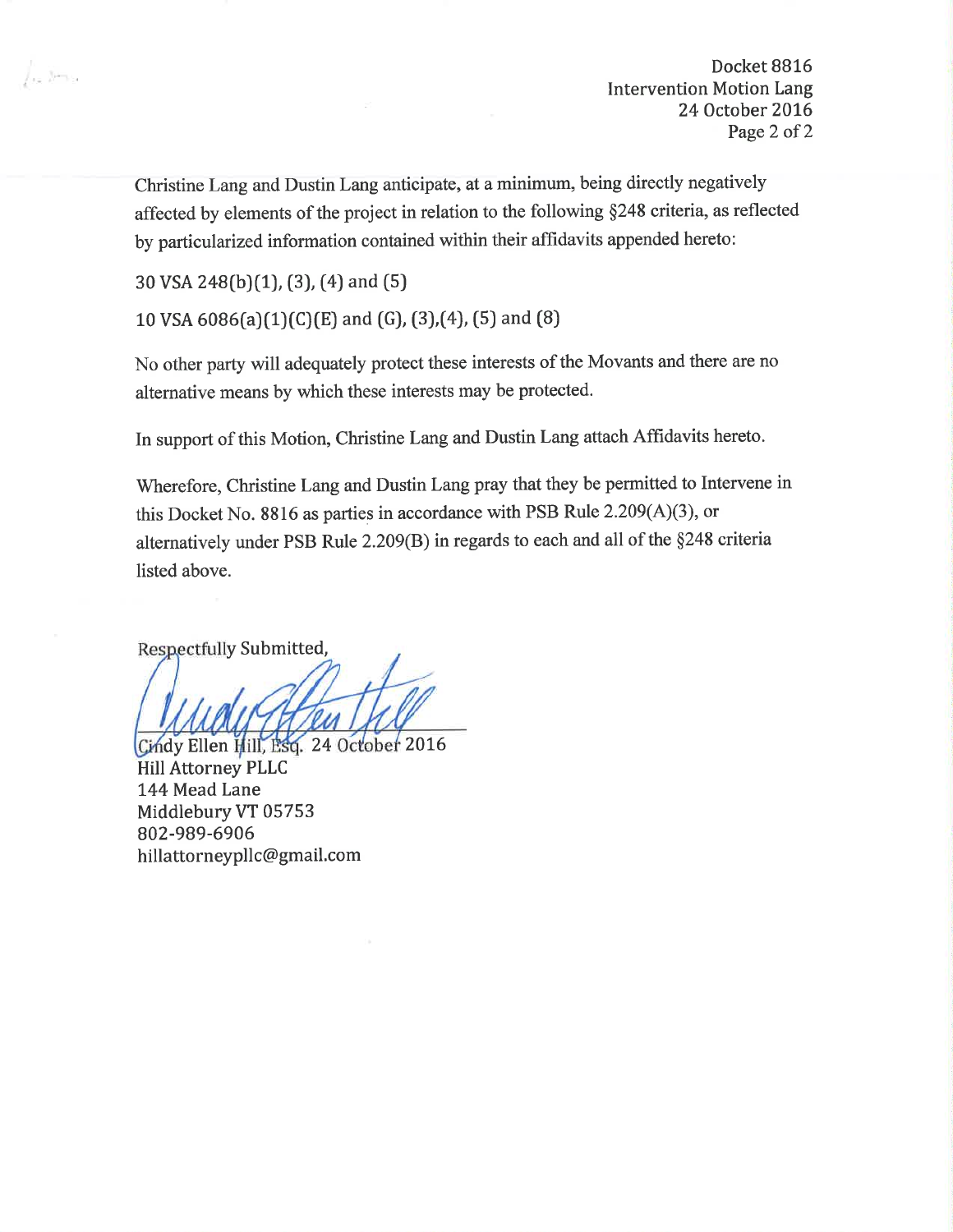#### **STATE OF VERMONT** PUBLIC SERVICE BOARI)

VERMONT PUBLIC SERVICE BOARD

/

2016 OCT 24 PM 2 02

Docket No.8816

Petition of Swanton Wind LLC )

## AFFTDAVIT OF CHRISTINE IANG IN SUPPORT OF **MOTION TO INTERVENE OF ??** CHRISTINE IANG AND DUSTIN IANG

I, Christine Lang, in support of the Motion to Intervene filed by myself and my husband Dustin Lang, subject to the penalties of perjury, do hereby state the following facts, which are true to the best of my knowledge and ability:

1. I reside at 21 Rocky Ridge Road. Our mailing address is St. Albans, but our physical location is Swanton. Our home adjoins the property upon which this development project is proposed. The project would be visible and audible from our home, which is also at a lower elevation than the project. Our home is approximately 2000 feet from the nearest turbine.

2. I have lived at this address since July 2011. The view and quiet surroundings were significant factors in our selection and purchase of our land and building our home. Construction of this proposed project would materially diminish the quality of the view and intrude upon the visual and auditory harmony of our home.

3. Another significant factor in purchasing this properly was the access to many acres for hiking, snowshoeing and enjoying nature. We could head out from our backdoor with our dog and spend a couple of hours just wandering through the woods enjoying various wildlife, finding animal tracks, watching waterfalls after a rain and watching activity in the high elevation ponds. We could do this almost any time of year, but we always had to be conscious of the wet areas and wear appropriate footwear. In the wintertime, we often had friends come over to go snowshoeing in the woods and up along the ridge. We have already had that access diminished as we âre no longer welcome to hike or enjoy any of the property on the ridge where the turbines are proposed. Construction of this project would mean that this land would be inaccessible to us forever.

4. I work from home, and the nature of my work is exacting, requiring quiet for concentration. I am either on conference calls requiring my undivided attention or I am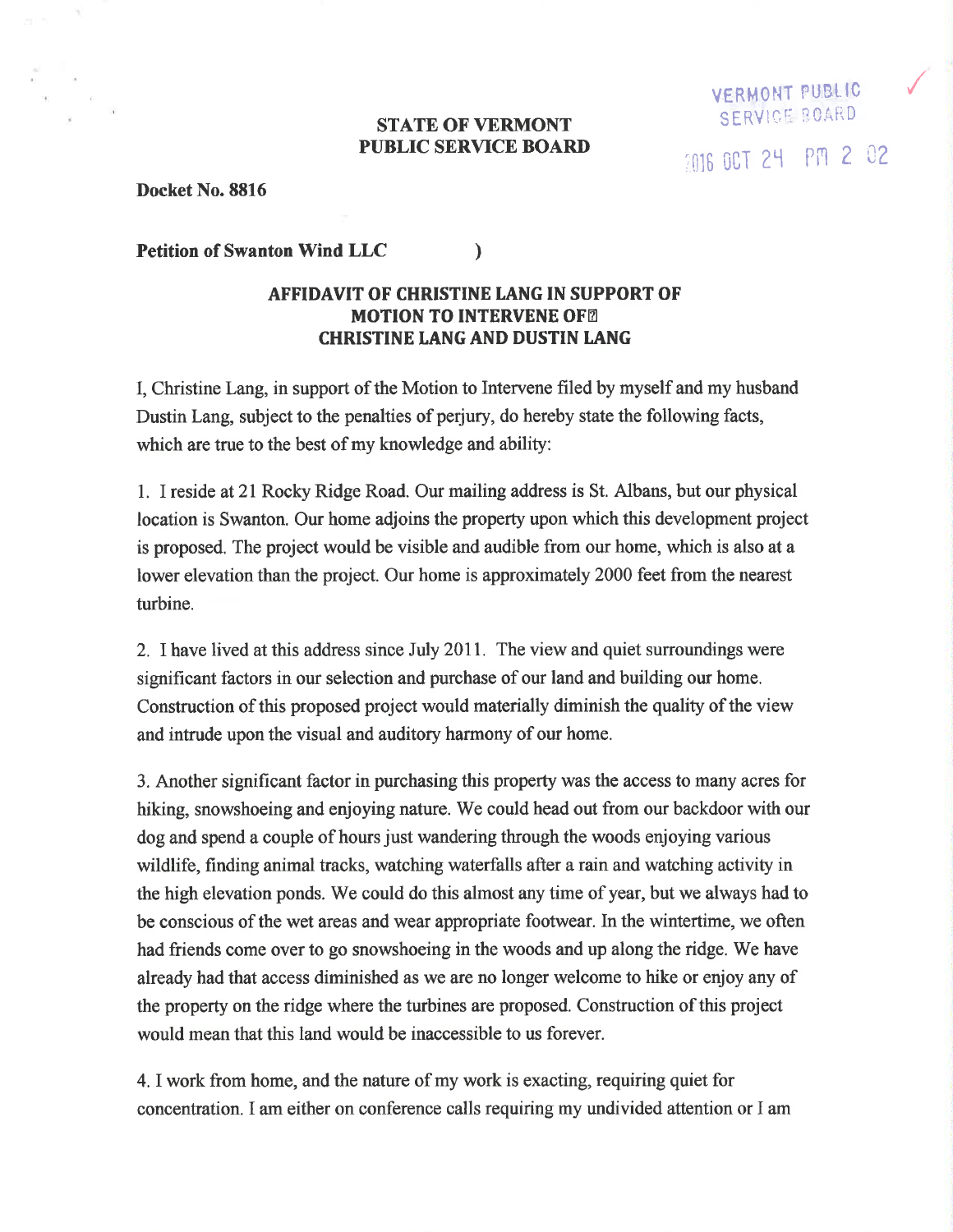focusing on computer programming work. Noise from this project would disrupt my ability to work from my home. As my work is internet-based, impacts to the local electrical distribution circuits such as voltage flicker, drops or surges would also negatively impact my livelihood.

5. Because I am home most of time (due to working from home), I also spend a lot of time outside. I will work outside on nice days. I have a back patio which faces the ridge and a front porch which faces West. My dog and my cat are both usually outside with me. While we are out there, we are often met with birds flying around and hummingbirds during the summertime. I also spend a lot of outdoor time in my large garden. I enjoy growing vegetables and we have increased the garden size each year. Noise from this project would affect my ability to continue the peaceful enjoyment of my time outdoors.

6.I am very sensitive to noises. I once had to purchase a new refrigerator because the old one would make louder noises at random times and it would disrupt my sleep, Our master bedroom has two windows on the side facing the ridge. If noise from this project would be allowed to fluctuate over an hour, that would most definitely disrupt my ability to sleep.

7. With our property line being less than 2000 feet from the nearest turbine, we are concerned about ice throw damaging our land, vehicles, our home or even ourselves. Turbines have been known to throw ice more than 2000 feet. Construction ofthis project would cause us to have concerns on all cold and especially damp or snowy days.

8. The sun comes up over the ridge outside of our bedroom window. We also have a sunroom that faces the ridge. Construction of this project would create shadow flicker in the mornings which could interrupt our sleep and our enjoyment of our sunroom. In addition, the moon rises over the ridge in the evenings. I often enjoy the view of the moon from my bed. Construction of this project would create shadow flicker from the moon as it rises over the ridge which would be disruptive to sleep.

9. Our road is a dirt, dead end road and we walk our dog on the road every day, rain or shine. Construction ofthis project would disrupt those walks with noise and shadow flicker.

10. We feed the birds at our home every winter. On average, we feed the birds 200 pounds of bird seed over the course of a winter. The bird feeders are filled every day and we enjoy watching the many types of birds that entertain us. Construction of this project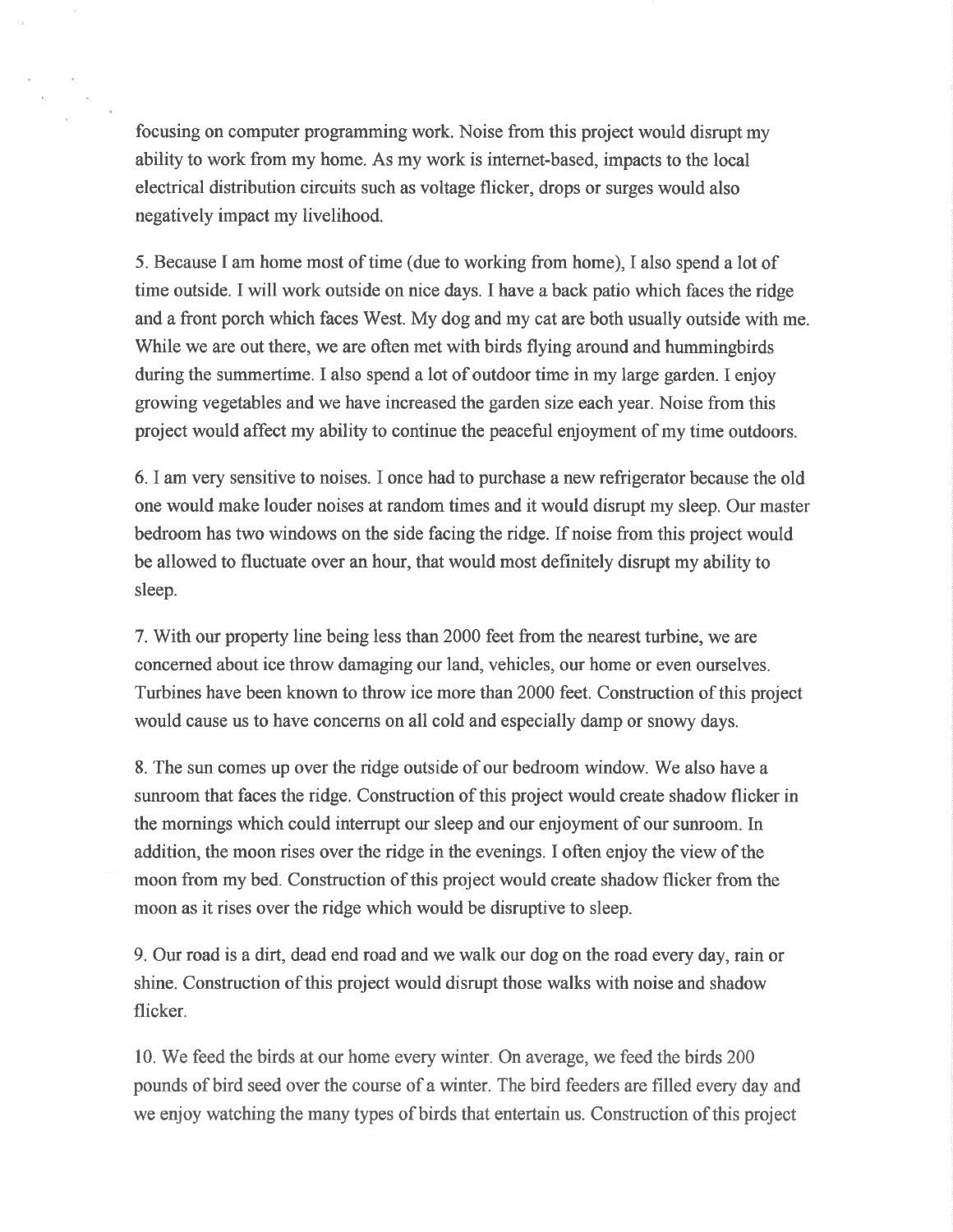would disrupt many of the birds and would reduce our enjoyment. These birds also eat the fruits of invasive species in the area such as: European Buckfhorn (Rhamnus cathartica), Multiflora Rose (Rosa multiflora) and they would disseminate them on the exposed soils of the industrial wind turbine project.

11. In the summertime, we feed the hummíngbirds. Those feeders are refilled about every other day and we are entertained frequently by the hummingbirds. They have fed from the feeder while I am holding it to carry it out once it is refilled. They dive bomb us while we are eating on our patio or front deck. Construction of this project would disrupt many of the hummingbirds and would reduce our enjoyrnent.

12. We have game cameras in the woods to watch wildlife. On those cameras, we have seen hundreds of deer, many bobcats (including two together once), coyotes and turkeys. Construction of this project would disrupt the habitat for the wildlife.

13. Our well is located on the Northeast corner of our property putting it closer to the proposed project. We currently have good potable water and a decent flow rate. Construction of this project will put many tons of cement into the ground above us which could then leach down into our water supply. Blasting could change the water flows and change or degrade our water source by introducing sediment or reducing flow or recharge rates.

14. Water on the ridge currently flows in waterfalls behind our house when it rains or when snow is melting. This water accumulates well below our home in an old beaver dam which flows into Hungerford Brook which flows into Lake Champlain. Construction of this project is likely to increase and or change the flow of water around our home and ínto Hungerford Brook and Lake Champlain.

15. The petition for this project mentions blasting. My dog is extremely sensitive to loud noises. The other day when we were sitting outside with the dog, we heard a dump truck tailgate bang (it was a distance away, certainly more than 2000 feet), and she jumped up and started running in a circle and barking. Blasting for this project would require us to remove ourselves and our dog from our home for all periods of time when blasting was occurring.

16. The petition mentions blasting, but not how many pounds of explosives will be used. At only 2000 feet away with hard surfaces (ie. Rock, ledge, bedrock) between my property and the location of the proposed blasting, the vibrations through the ground from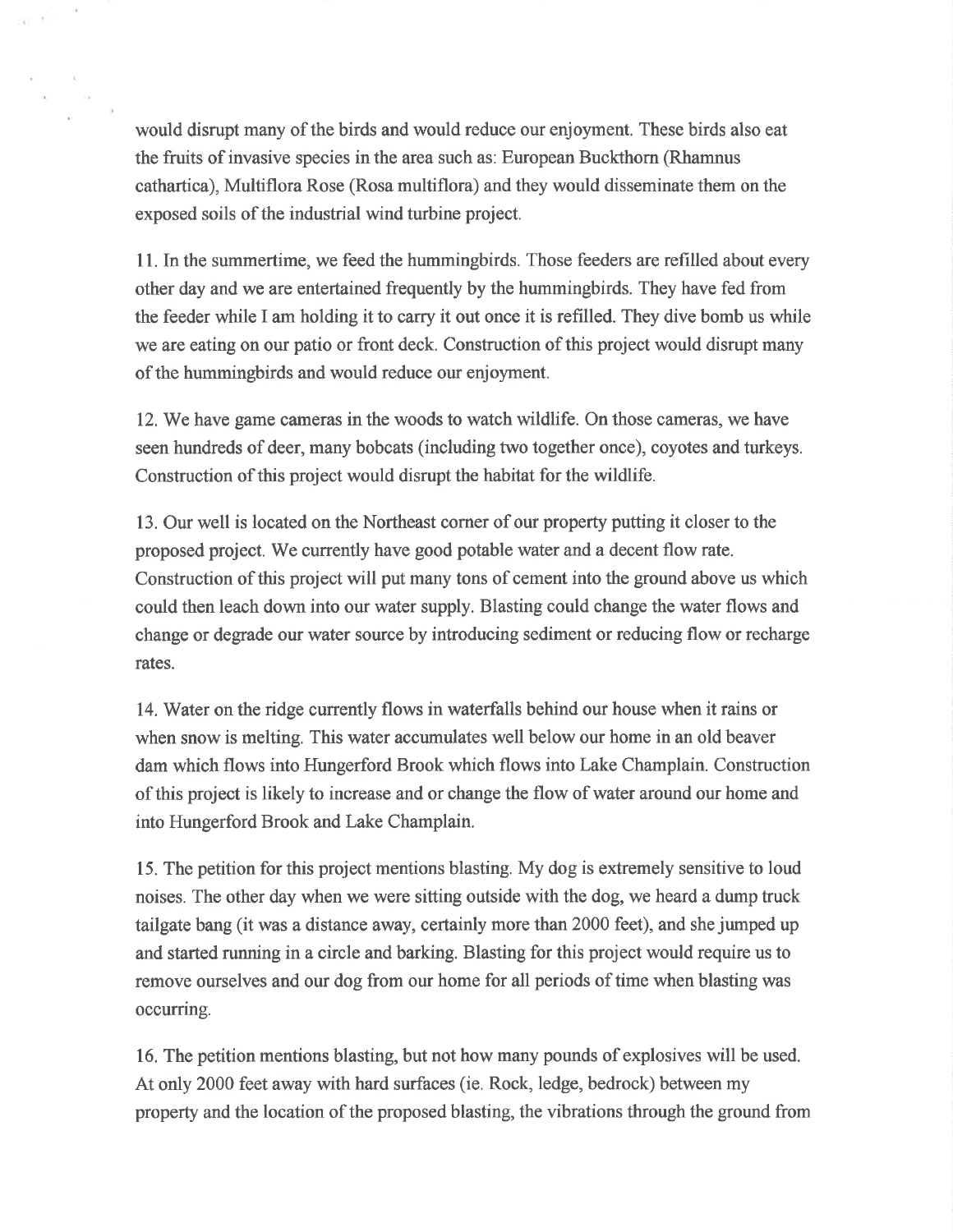the blasting would have the potential to affect my foundation and could crack the walls in the house. Will blasting mats be used?

 $\sim$ 

17. Industrial Wind Turbines are known to generate vibrations in the ground. Again, since I am only 2000 feet away with hard surfaces between my property and the proposed Industrial Wind Turbines, that vibration could affect my foundation, well and/or my septic.

18. Traffic that would be occurring from the construction of this proposed project would all occur on the private dirt access road to our home. This is the same road that is currently used by young children to walk down each day to catch the school bus and again when they come home. I also walk my dog every morning on that road. Numerous trucks and the size of the equipment utilizing that single road would affect our ability to enjoy our private dirt road and may impact the quality of the road and the culverts underneath it.

19. Having spoken with local real estate agents in town, construction of this project would have a negative effect on the value of our home. The term in real estate is location, location, location. If you can choose a similar home not located next to an industrial wind project, you would be willing to pay more money for it. Our home is our most important investment and the construction of this project would take value from us.

20. Our home and homes located near this project would lose value along with homes with views of the project. This has been shown in other towns in Vermont that have reduced properly values for homes in close proximity to Industrial Wind Turbines or homes that can see turbines. Since homes are closer to this proposed project than any home is to an existing project, it makes sense that the loss of home value would be greater than the loss experienced so far. This would cause a decrease in the tax base for the town which would increase the tax rate overall for the town.

21. Our town plan notes that Interstate 89 is the gateway from Canada into the United States. As it passes through Swanton, Rocky Ridge is the only prominent ridge in Swanton and dominates the view to the East. Also, the Missisquoi Rail Trail is located in close proximity to the west of this project with many views of this ridge.Construction of this project would materially diminish the natural view along the gateway and the Rail Trail.

22. Each year, thousands of geese fly back and forth over the ridge at heights below 500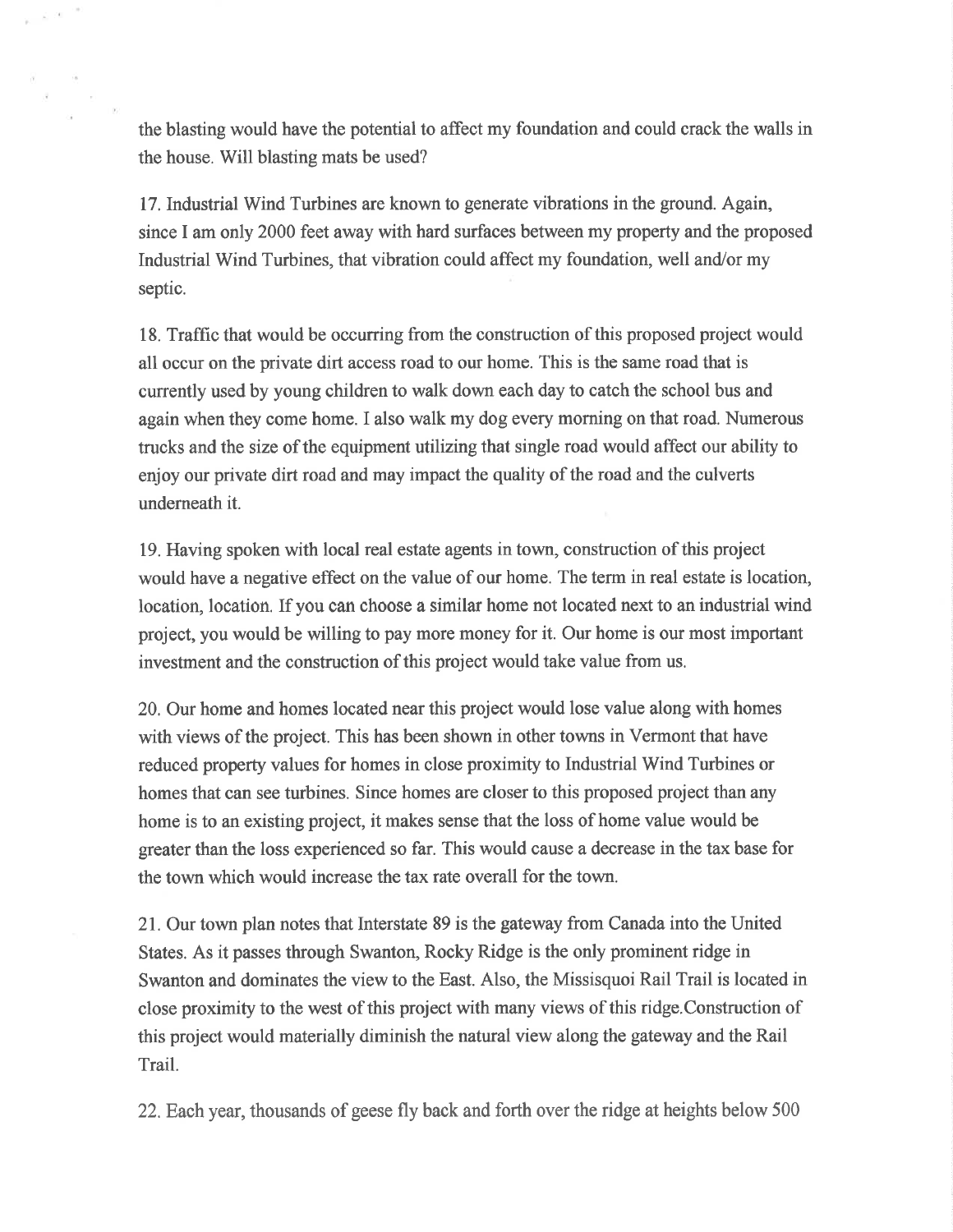feet. These geese do not just pass through once. They travel back and forth from Fairfield Pond on the East side to the corn fields on the West side. Construction of this project would affect many of these geese.

23. Eagles (bald and golden) and loons live on Fairfield Pond and are known to travel over Rocky Ridge. We see them flying over our home on a regular basis. Construction of this project would affect these birds.

24.Ihave significant concerns about the appearance and location of supporting equipment and utility infrastructure for the project .What will the connection to the power lines look like? At the initial meeting of Swanton Wind I was told by John Zimmerman that it would just be a box about the width of his hands spread (2-3 feet in size). I have now seen the transfer station for the GMCW project and it is a lot more elaborate than that. I have not seen where that will be located for this proposed project. There is much common land for the Homeowner's Association along the road into the development and a transfer station the size of GMCW or larger would have a negative impact on the Association's ability to enjoy their common land.

Christine Lang

Date:  $10/21/14$ 

Subscribed and sworn to before me:

ame:

Notary Public Notary Public Notary Public Expires:  $\frac{2}{10}$  /2019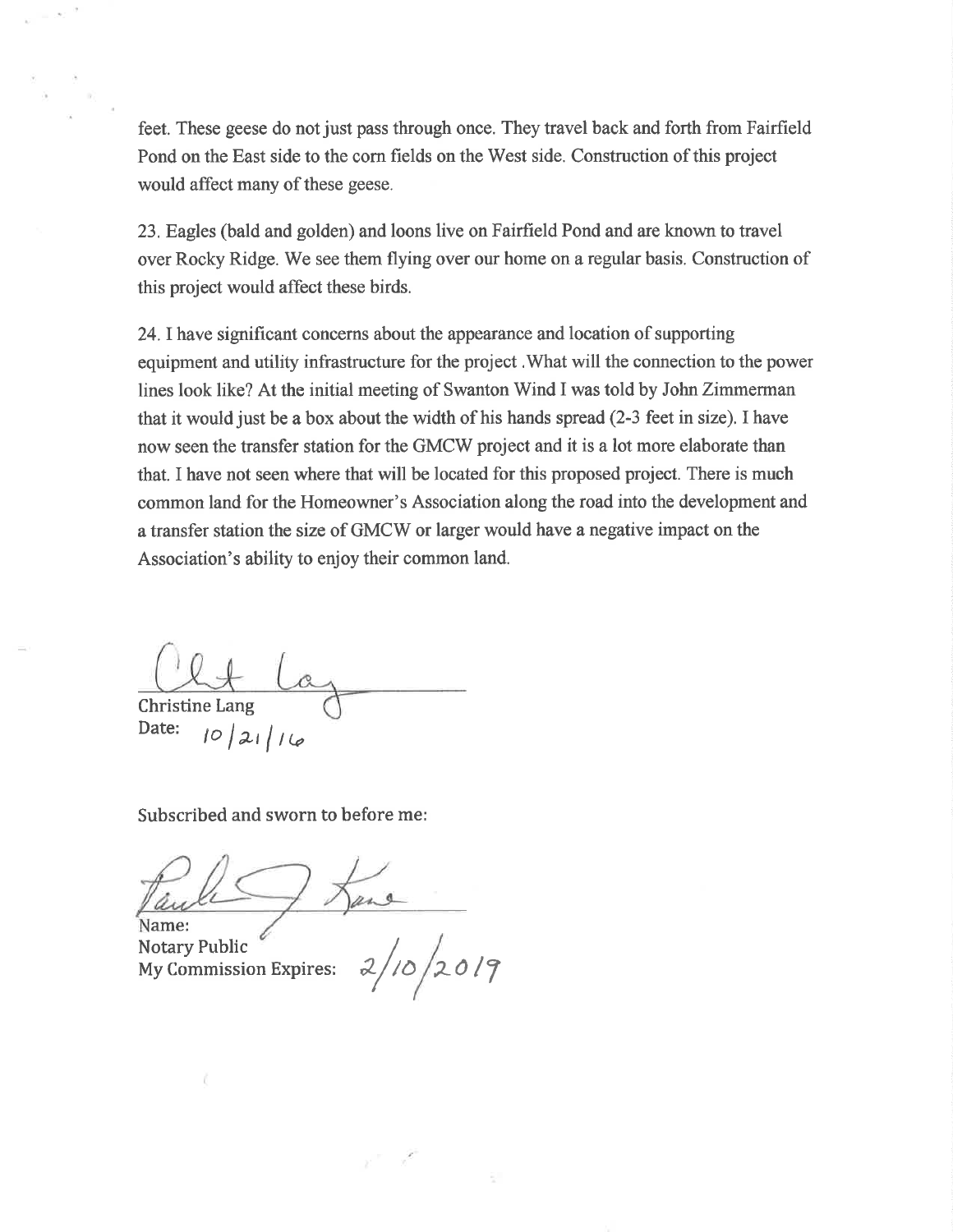#### **STATE OF VERMONT** PUBLIC SERYICE BOARI)

VERM0HT PUSt.lc SERVICE BOARD 2016 OCT 24 PM 2 03

Docket No. 8816

Petition of Swanton Wind LLC )

## AFFIDAVIT OF DUSTIN IANG IN SUPPORT OF **MOTION TO INTERVENE OF ?? CHRISTINE LANG AND DUSTIN LANG**

I, Dustin Lang, in support of the Motion to Intervene filed by myself and my wife Christine Lang, subject to the penalties of perjury, do hereby state the following facts, which are true to the best of my knowledge and ability:

1. I reside at 21 Rocky Ridge Road. Our mailing address is St. Albans, but our physical location is Swanton. Our home adjoins the property upon which this development project is proposed. The project would be visible and audible from our home, which is also at a lower elevation than the project. Our home is approximately 2000 feet from the nearest turbine.

2. I have lived at this address since July 2011. The view and quiet surroundings were significant factors in our selection and purchase of our land and building our home. Construction of this proposed project would materially diminish the quality of the view and intrude upon the visual and auditory harmony of our home.

3. Another significant factor in purchasing this property was the access to many acres for hiking, snowshoeing and enjoying nature. We could head out from our backdoor with our dog and spend a couple of hours just wandering through the woods enjoying various wildlife, finding animal tracks, watching waterfalls after a rain and watching activity in the high elevation ponds. We could do this almost any time of year, but we always had to be conscious of the wet areas and wear appropriate footwear. In the wintertime, we often had friends come over to go snowshoeing in the woods and up along the ridge. We have already had that access diminished as we are no longer welcome to hike or enjoy any of the property on the ridge where the turbines are proposed. Construction of this project would mean that this land would be inaccessible to us forever.

4. Presently I work nights and sleep during the day so quiet surroundings are important for me to obtain adequate sleep to safely operate a tractor trailer at night. I will be retiring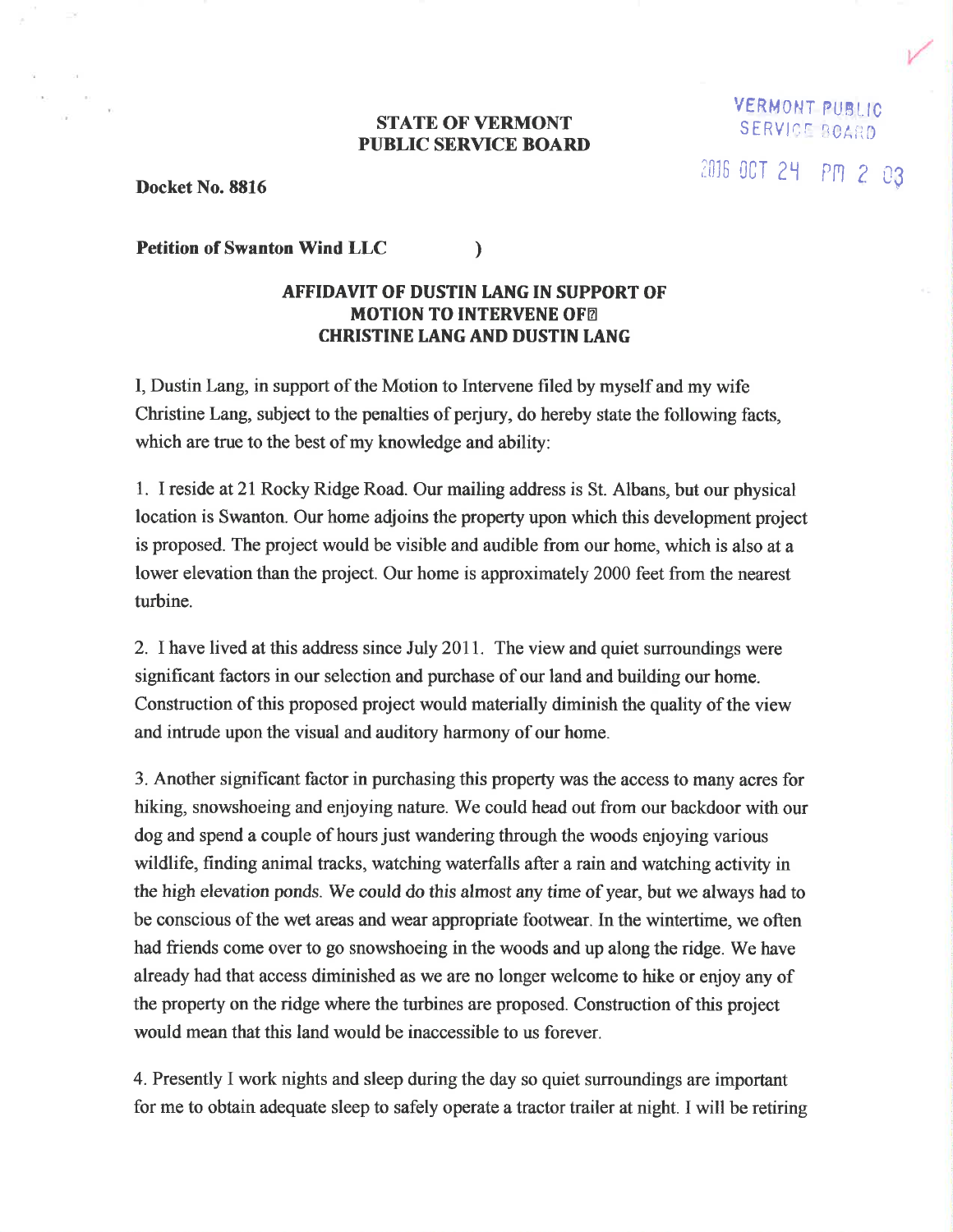in December of this year and plan to work around my home to create a comfortable and enjoyable environment as a reward for my many years of hard work. Noise from this project would ruin the peaceful surroundings that I have envisioned for myself and my wife and would depreciate the value and quality of all that I have worked so long to obtain.

5. When I retire I will be home most of the time and plan to spend a lot of time outside. I will work outside on nice days and I have a back patio which faces the ridge and a front porch facing west which I plan to take advantage of as a reward to myself. I have a degree in forestry, which has taken a backseat to my career, and I plan to practice my forestry skills improving the small area of woods on our property. There is an abandoned apple orchard on the adjoining property and I was going to inquire of the owrer if I could prune and improve the over- grown apple trees to increase the fall and winter food source for the deer that winter in the deer yard on the hill which will be in encroached upon by the proposed industrial wind turbine project. Noise from this project would affect my ability to peacefully enjoy this time outdoors. In addition, the project would cause the deer to discontinue their use of the deer wintering area as a result of their proximity to the noise and vibrations. Wintering deer require quiet areas to keep them safe from predators.

6. I am a sound sleeper, but when awoken randomly in the middle of my sleep pattern I find it diffrcult to fall back to sleep. If noise from this project would be allowed to fluctuate over an hour, it would most definitely disrupt my ability to sleep.

7. With our property line being less than 2000 feet from the nearest turbine, we are concerned about ice throw damaging our land, vehicles, our home or even ourselves. Turbines have been known to throw ice more than 2000 feet. Construction of this project would cause us to have concerns on all cold and especially damp or snowy days. Especially after the recently revealed incidences of the Georgia community wind industrial wind turbines which were icing to the point of excessive noise- could ice throw have been next?

8. The sun comes up over the ridge outside of our bedroom window. We also have a sunroom that faces the ridge. Construction of this project would create shadow flicker in the mornings which could interrupt our sleep and our enjoyment of our sunroom. Shadow flicker can occur from moonlight as well and the moon rises in this same area.

9. Our road is a dirt, dead end road and we walk our dog on the road every day, rain or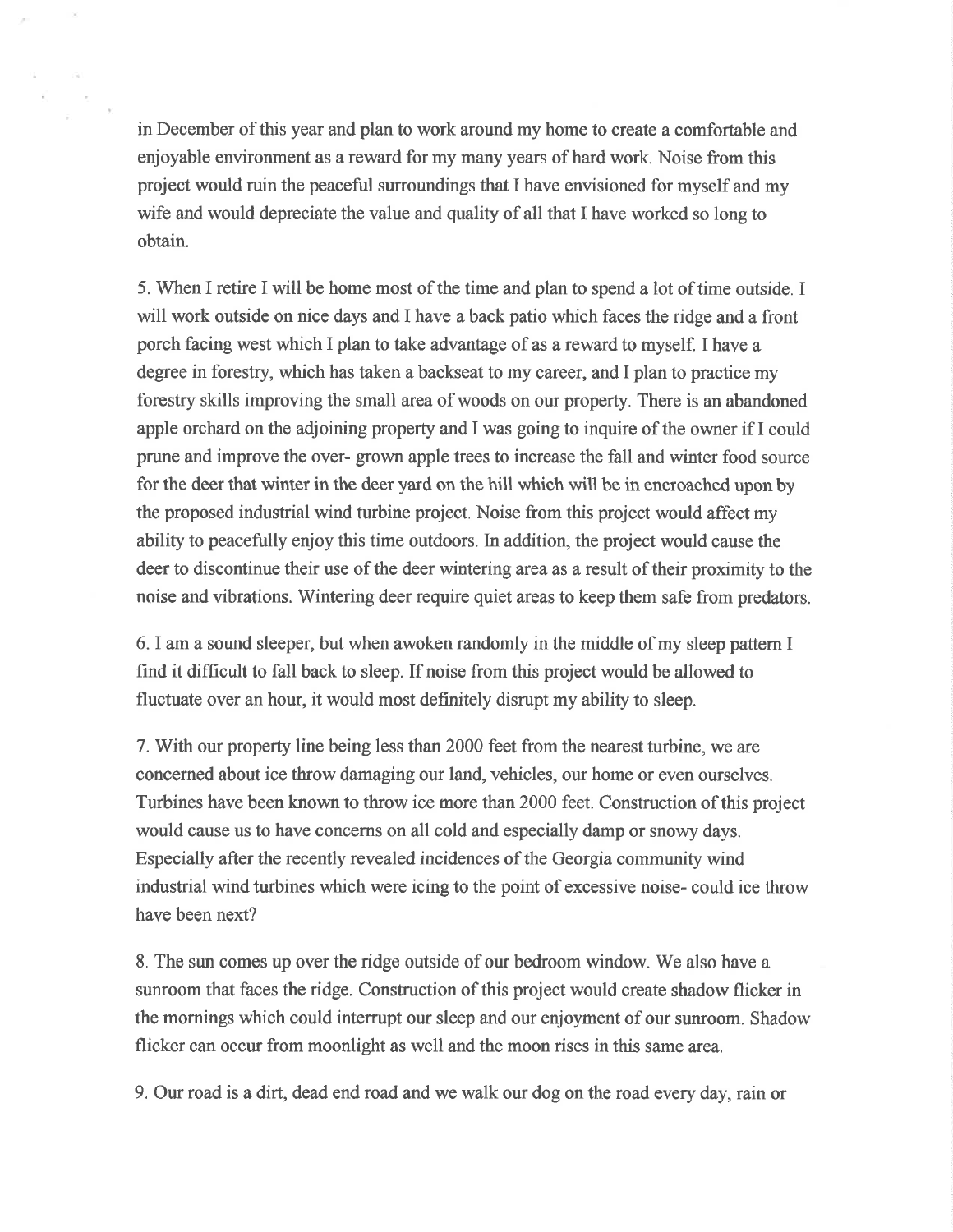shine. Construction of this project would disrupt those walks with noise and shadow flicker. And excessive heavy truck traffic during the construction phase.

10. We feed the birds at our home every winter. On average, we feed the birds 200 pounds of bird seed over the course of a winter. The bird feeders are filled every day and we enjoy watching the many types of birds that entertain us. Construction of this project would disrupt many of the birds and would reduce our enjoyment. These birds also eat the fruits of invasive species in the area such as: European Buckfhom (Rhamnus cathartica), Multiflora Rose (Rosa multiflora) and they would dissemínate them on the exposed soils of the industrial wind turbine project.

11. In the summertime, we feed the hummingbirds. Those feeders are refilled about every other day and we are entertained frequently by the hummingbirds, They have fed from the feeder while I am holding it to carry it out once it is refilled. They dive bomb us while we are eating on our patio or front deck. Construction of this project would disrupt many of the hummingbirds and would reduce our enjoyment.

12. We have game cameras in the woods to watch wildlife. On those cameras, we have seen hundreds of deer, many bobcats (including two together once), coyotes and turkeys. Construction of this project would disrupt the habitat for this wildlife.

13. Our well is located on the Northeast corner of our properly putting it closer to the proposed project. We currently have good potable water and a decent flow rate. Construction of this project will put many tons of cement into the ground above us which could then leach down into our water supply. Blasting could change the water flows and change or degrade our water source by introducing sediment or reducing flow or recharge rates.

14. Water on the ridge currently flows in waterfalls behind our house when it rains or when snow is melting. This water accumulates well below our home in an old beaver dam which flows into Hungerford Brook which flows into Lake Champlain. Construction of this project is likely to increase and or change the flow of water around our home and into Hungerford Brook and Lake Champlain.

15. The petition for this project mentions blasting. My dog is extremely sensitive to loud noises. The other day when we were sitting outside with the dog, we heard a dump truck tailgate bang (it was a distance away, certainly more than 2000 feet), and she jumped up and started running in a circle and barking. Blasting for this project would require us to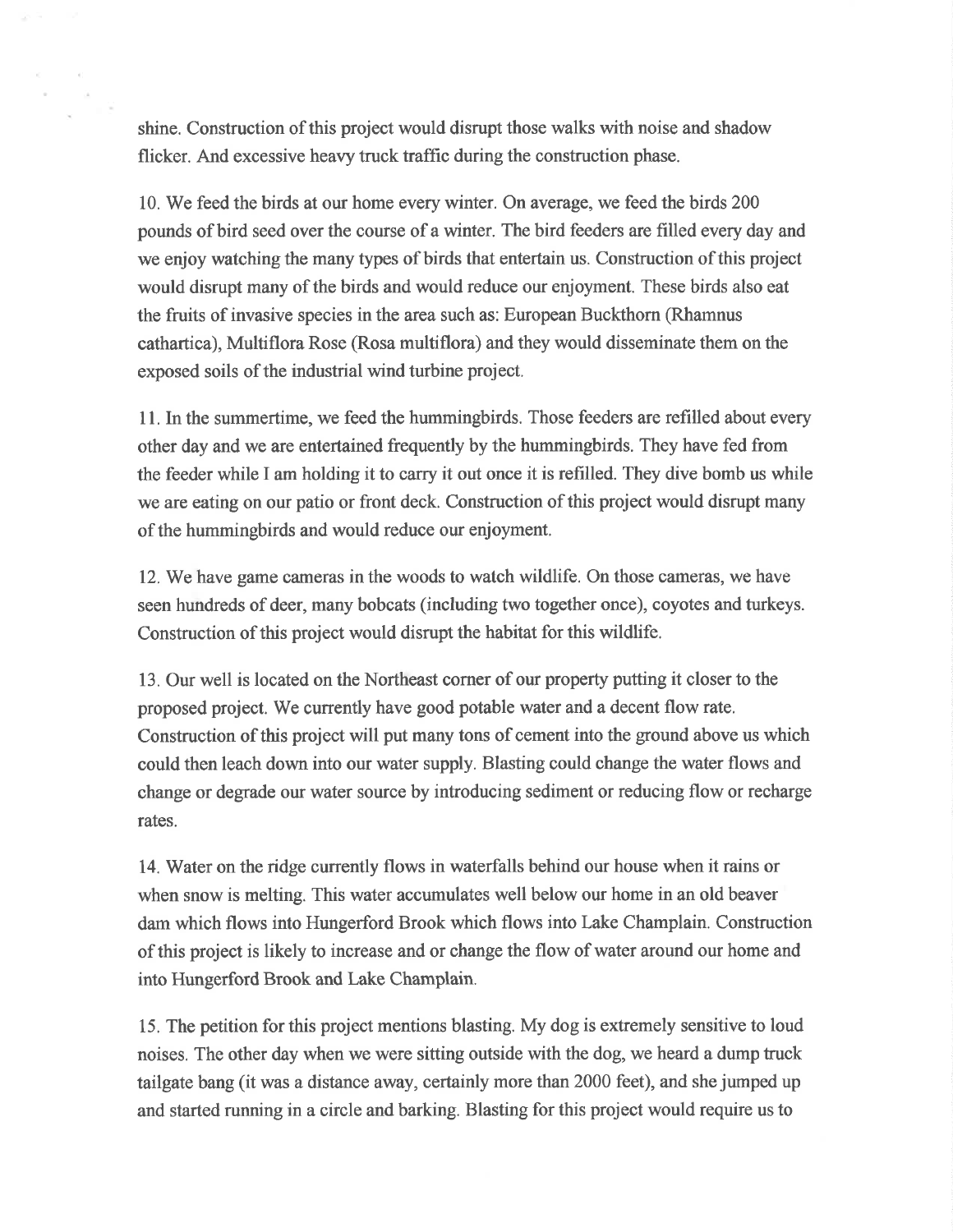remove ourselves and our dog from our home for all periods of time when blasting was occurring.

16. The petition mentions blasting, but not how many pounds of explosives will be used. At only 2000 feet away with hard surfaces (ie. Rock, ledge, bedrock) between my property and the location of the proposed blasting, the vibrations through the ground from the blasting would have the potential to affect my foundation and could crack the walls in the house. Will blasting mats be used?

17. Industrial Wind Turbines are known to generate vibrations in the ground. Again, since I am only 2000 feet away with hard surfaces between my property and the proposed Industrial Wind Turbines, that vibration could affect my foundation, well and/or my septic.

18. Traffic that would be occurring from the construction of this proposed project would all occur on the private dirt access road to our home. This is the same road that is currentþ used by young children to walk down each day to catch the school bus and again when they come home. Numerous trucks and the size of the equipment utilizing that single road would affect our ability to enjoy our private dirt road and may impact the quality of the road and the culverts underneath it.

19. Having spoken with local real estate agents in town, construction of this project would have a negative effect on the value of our home. The terrn in real estate is location, location, location. If you can choose a similar home not located next to an industrial wind project, you would be willing to pay more money for it. Our home is our most important investment and the construction of this project would take value from us.

20. Our home and homes located near this project would lose value along with homes with views of the project. This has been shown in other towns in Vermont that have reduced property values for homes in close proximity to Industrial Wind Turbines or homes that can see turbines. Since homes are closer to this proposed project than any home is to an existing project, it makes sense that the loss of home value would be greater than the loss experienced so far. This would cause a decrease in the tax base for the town which would increase the tax rate overall for the town.

21. Our town plan notes that Interstate 89 is the gateway from Canada into the United States. As it passes through Swanton, Rocky Ridge is the only prominent ridge in Swanton and dominates the view to the East. Also, the Missisquoi Rail Trail is located in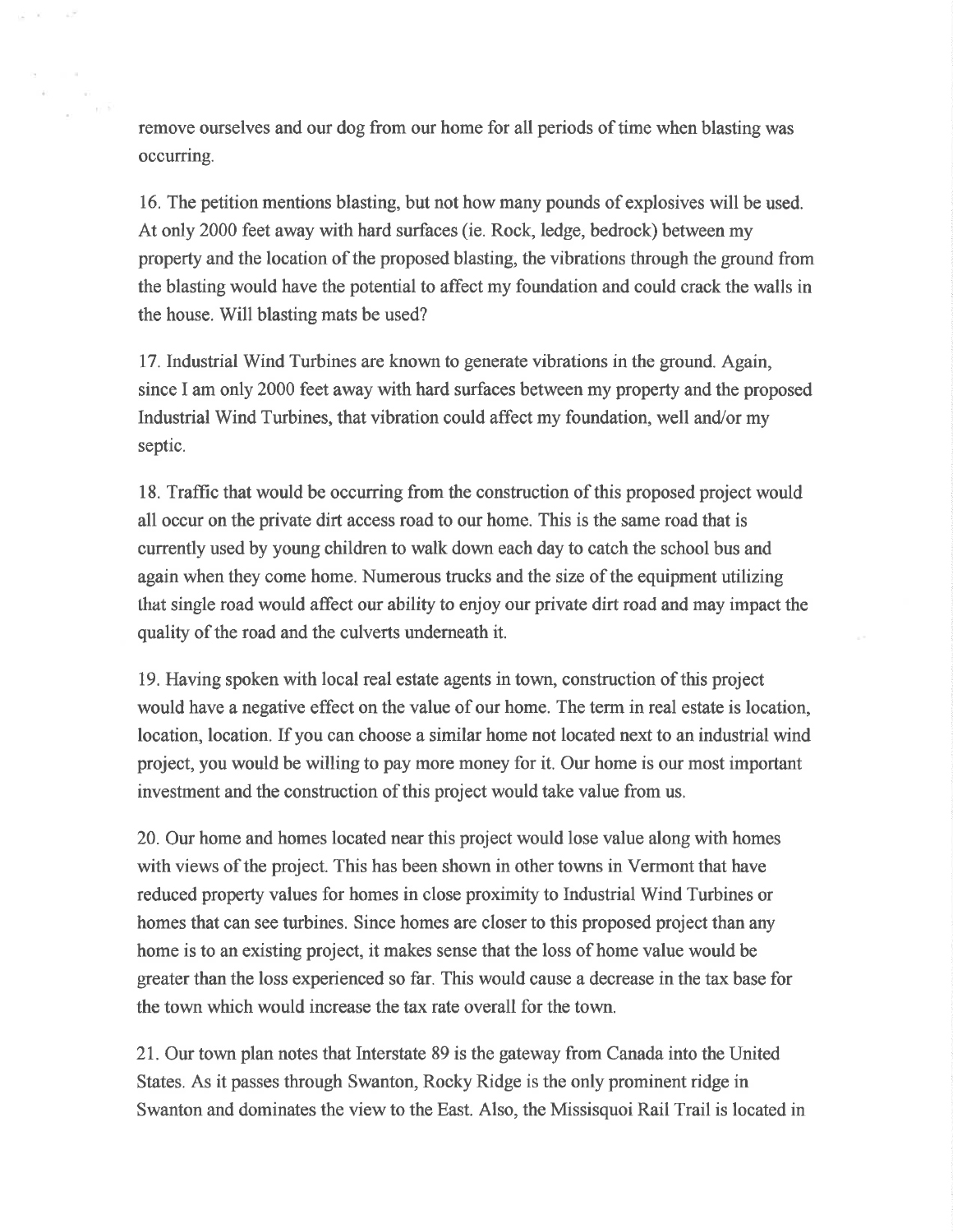close proximity to the west of this project with many views of this ridge.Construction of this project would materially diminish the natural view along the gateway and the Rail Trail.

22.Eachyear, thousands of geese fly back and forth over the ridge at heights below 500 feet. These geese do not just pass through once. They travel back and forth from Fairfield Pond on the East side to the com fields on the West side. Construction of this project would affect many of these geese.

23. Eagles (bald and golden) and loons live on Fairñeld Pond and are known to travel over Rocky Ridge. We see them flying over our home on a regular basis. Construction of this project would affect these birds.

24.Ihave significant concerns about the appearance and location of supporting equipment and utility infrastructure for the project .What will the connection to the power lines look like? At the initial meeting of Swanton Wind I was told by John Zimmerman that it would just be a box about the width of his hands spread (2-3 feet in size). I have now seen the transfer station for the GMCW project and it is a lot more elaborate than that. I have not seen where that will be located for this proposed project. There is much common land for the Homeowner's Association along the road into the development and a transfer station the size of GMCW or larger would have a negative impact on the Association's ability to enjoy their common land.

Dustin Lang Date:  $\frac{1}{\frac{1}{2} \left|\frac{1}{\omega}\right|}$ 

Subscribed and sworn to before me:

 $Name: K<sub>is</sub>  $H$$ Notary Public My Commission Expires:  $\partial/\partial\mathcal{F}$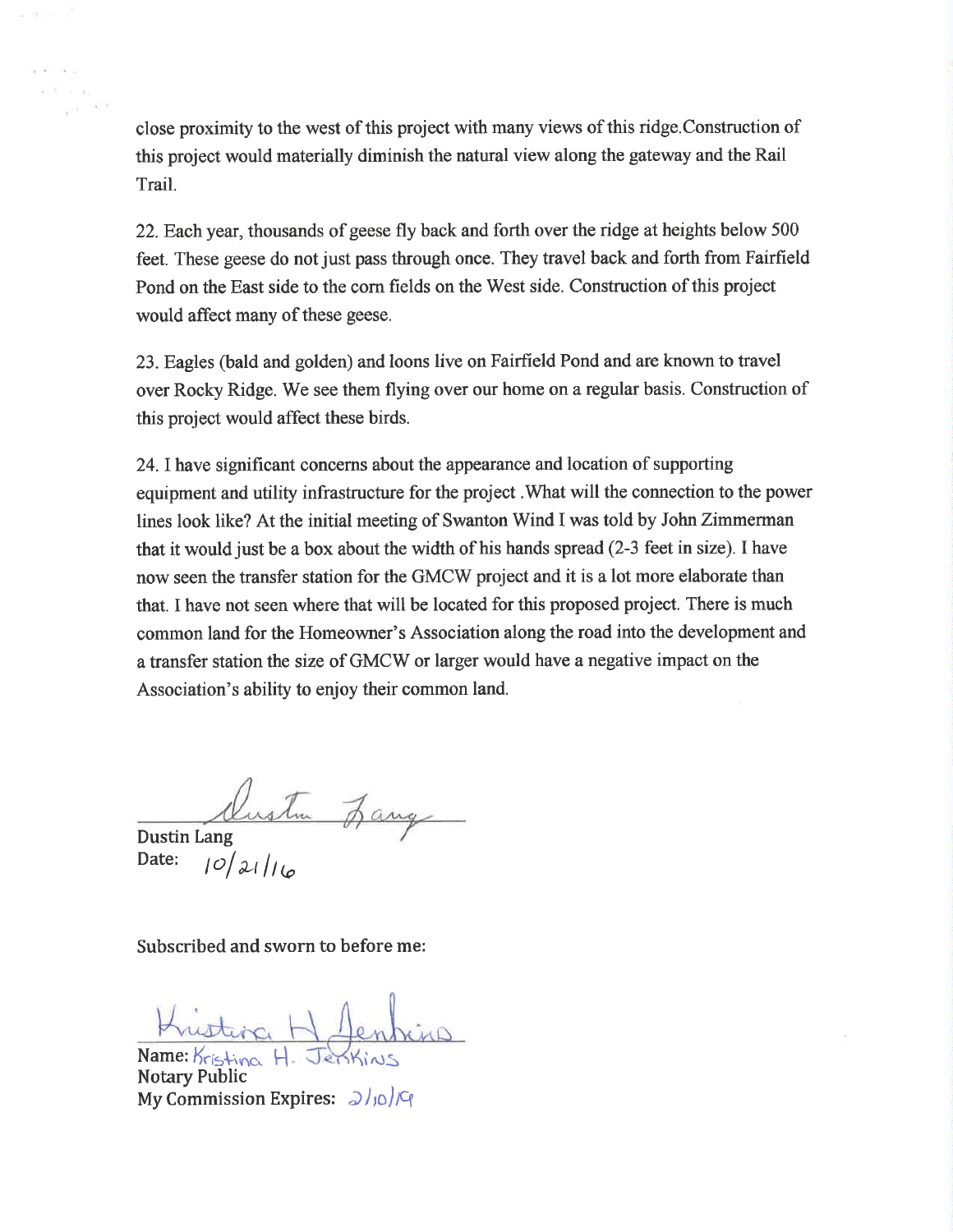## STATE OF VERMONT PUBLIC SERVICE BOARD

Docket No.8816

Petition of Swanton Wind LLC

#### CERTIFICATE OF SERVICE

 $\lambda$ 

I, Cindy Ellen Hill, attorney for intervenors Christine and Dustin Lang in the above captioned matter, do hereby certify that I service the foregoing NOTICE OF APPEARANCE OF COUNSEL and MOTION TO INTERVENE with supporting affidavits upon the parties and interested persons as follows by first class mail, and by electronic mail where email addresses were known.

Leslie Cadwell, Esq, Alison Milbury Stone, Esq. Legal Counselors and Advocates PLC PO Box 827 Castleton VT 05735

Aaron Kisicki, Esq. Vt. Department of Public Service 112 State Street Third Floor Montpelier VT 05620-2601

Edward Adrian, Esq.. Monaghan Safar Ducham PLLC 156 Battery Street Burlington VT 05401

Melanie Kehne, Esq Office of the Attorney General 109 State Street Montpelier VT 05609-1001

Marcella Dent, Program Technician ANR Office of Planning 1 National Life Drive Davis 2 Montpelier VT 05620-3901

William H. Rice, AAG Vermont Agency of Transportation One National Life Drive Montpelier VT 05633-5001

Brian and Penny Dubie PO Box 1075 St. Albans VT 05478

Greg Pierce 12 Farrar Street St. Albans VT 05478

Robert Pforzheimer 339 Michaud Drive Sutton VT 05867

Sally Collopy 157 Swizler Point Fairfield VT 05455

Patricia P. Rainville 1952 Sheldon Road St. Albans VT 05478